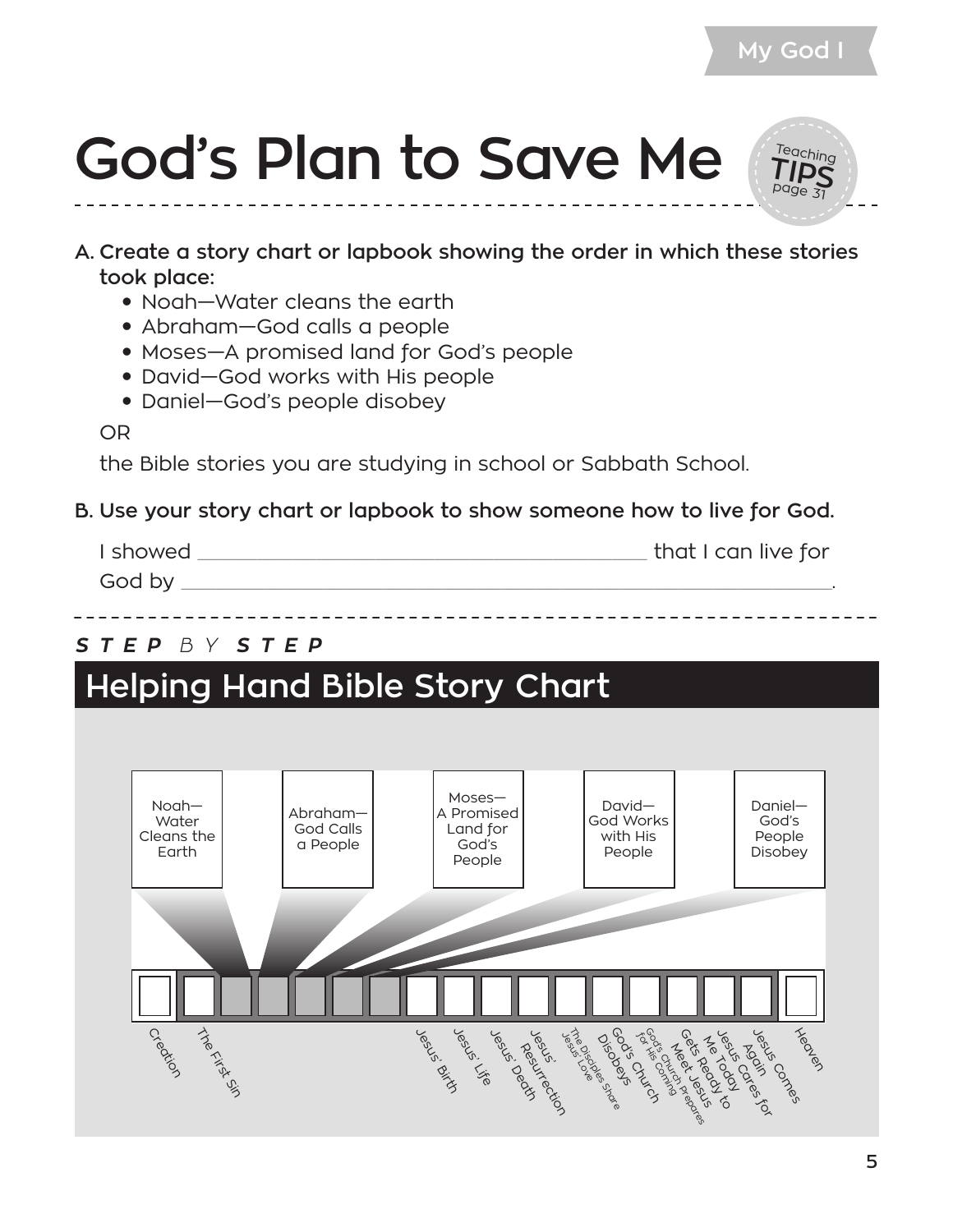

#### **Noah—Water Cleans the Earth**

People became so disobedient that they were destroying everything. God decided to wash away all the sin and evil and try again. He saved everyone who would listen by asking Noah to build a special ark for them.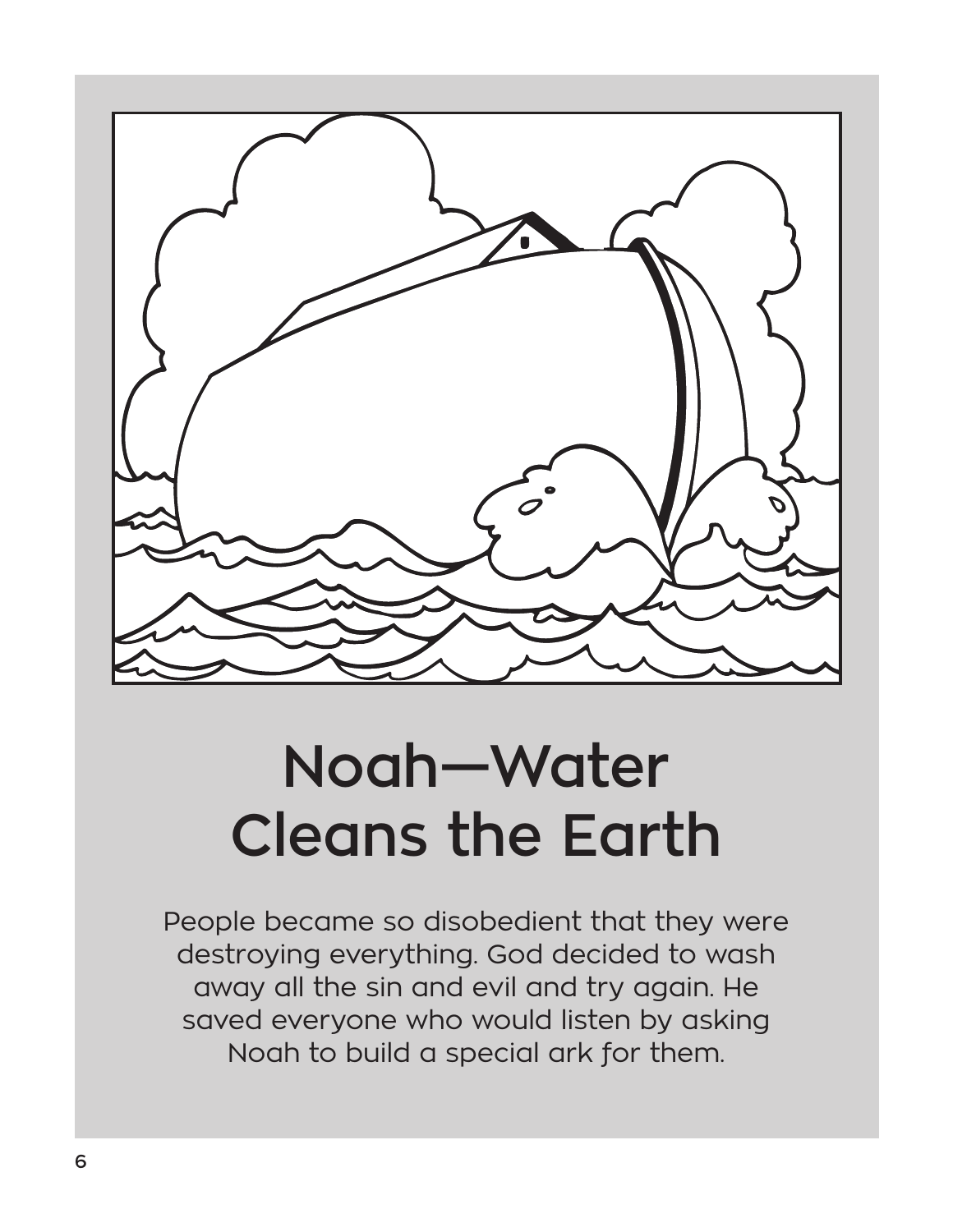

### **Abraham—God Calls a People**

God decided to choose a special group of people to teach the world about Him. He called Abraham and Sarah to a new country and made them the "father" and "mother" of His new nation.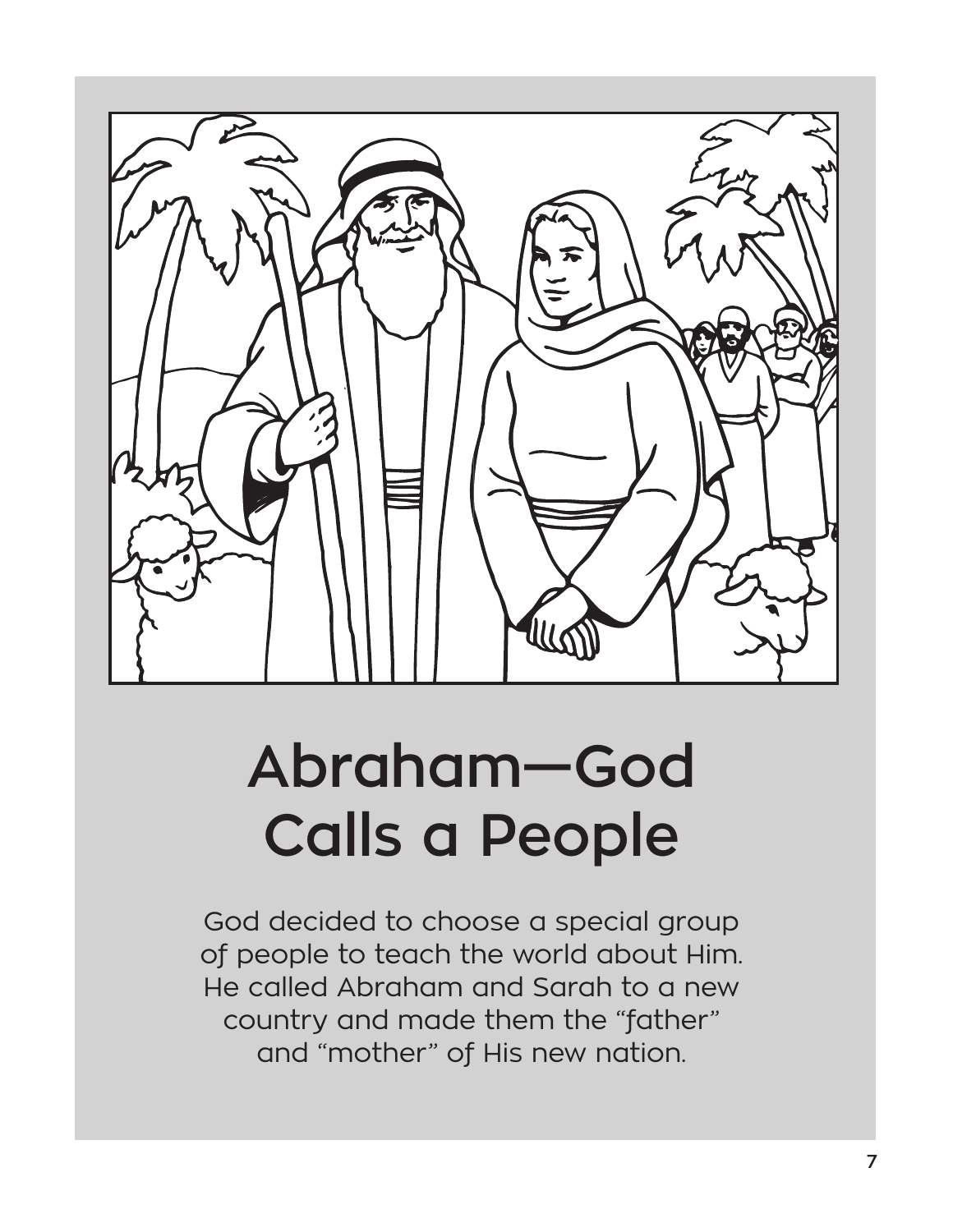

# **Moses—A Promised Land for God's People**

God rescued His people from slavery just as He had promised. He brought them to a beautiful "Promised Land." He told them how to live so they would be happy and healthy.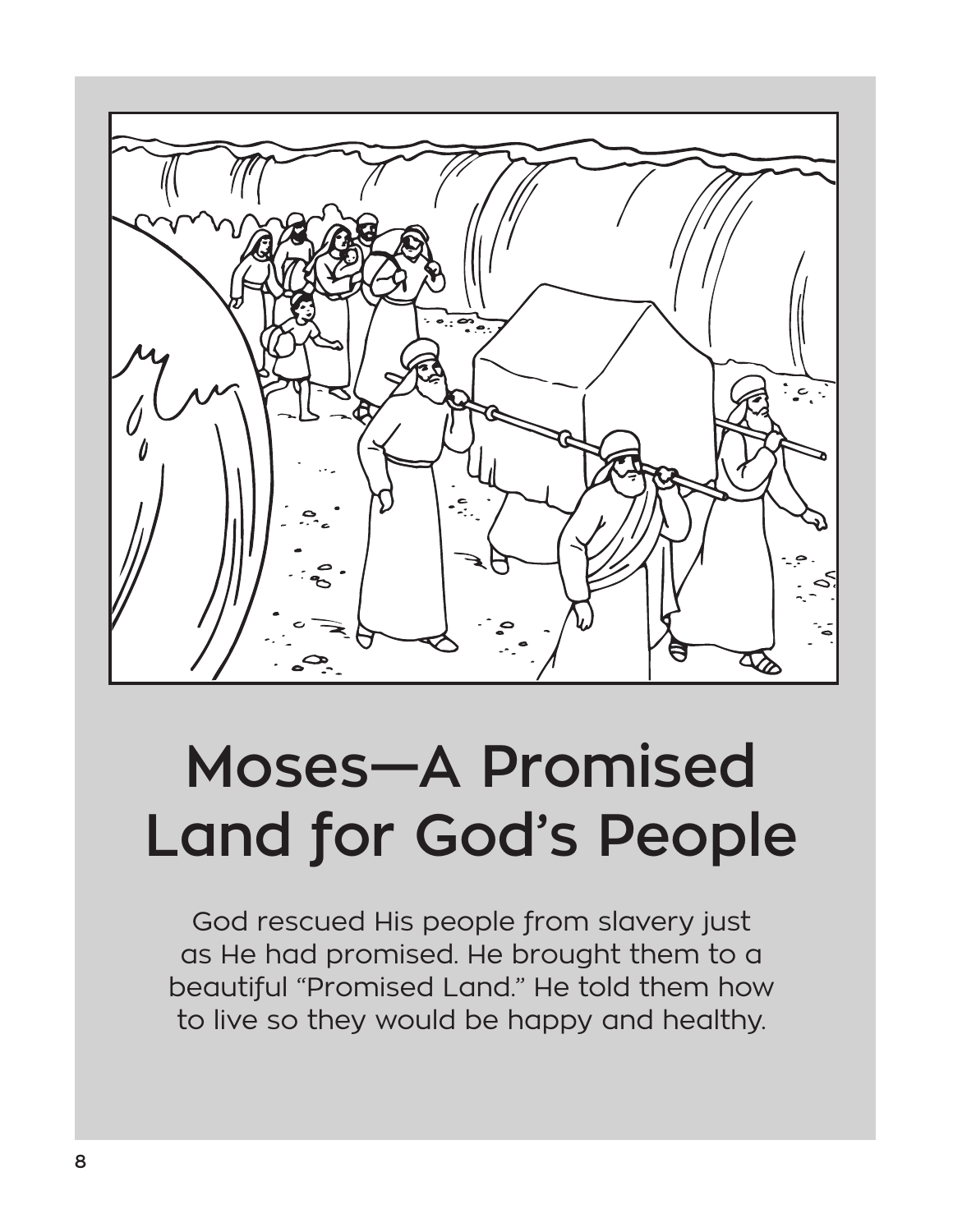

# **David—God Works with His People**

God's people, Israel, did not always trust Him but He continued to help those who would listen. David, the "shepherd king," loved to tell of God's mercy and justice.